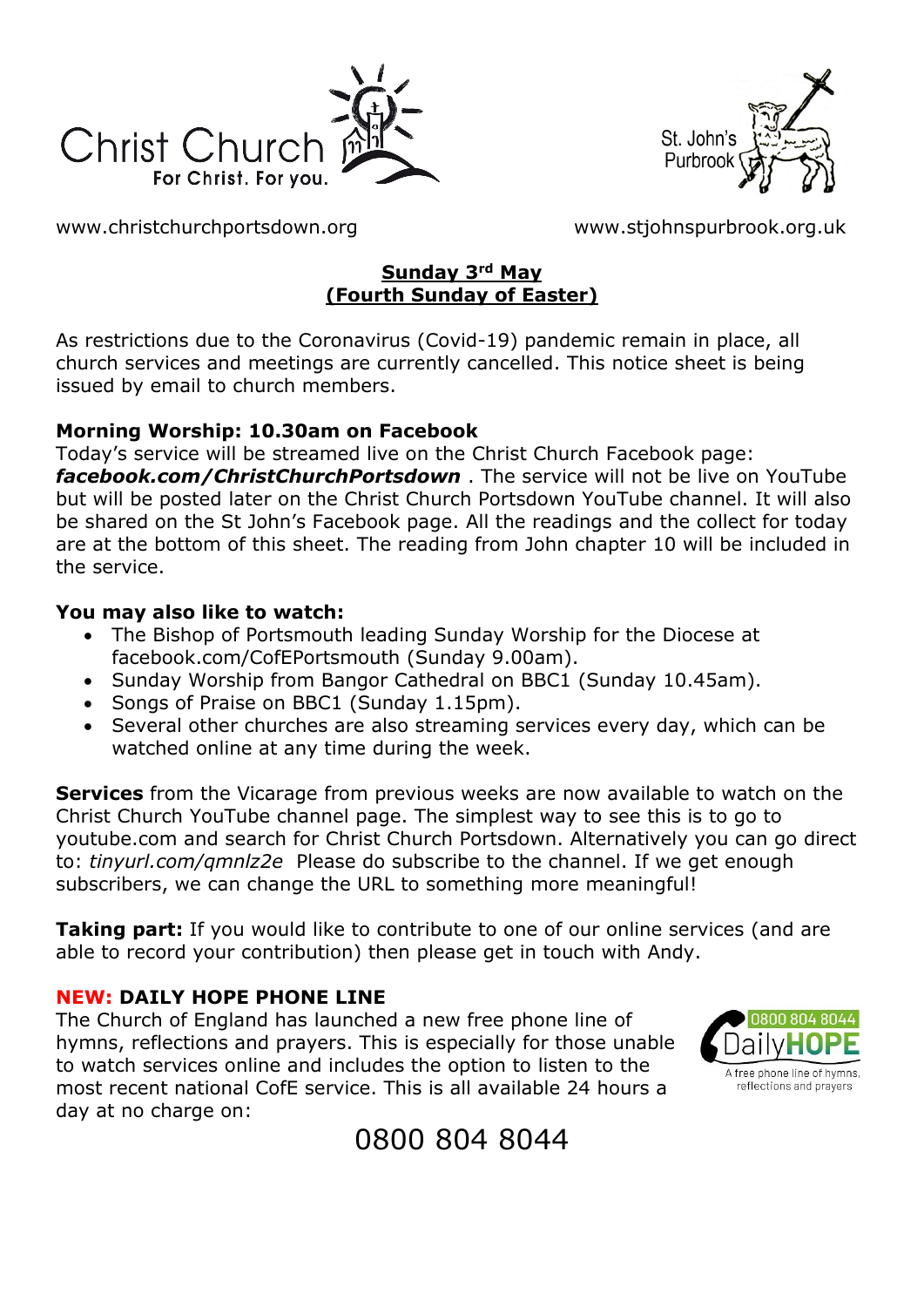#### **GIVING**

Both of our churches are experiencing reduced income from cancelled hall bookings and the lack of collections at services. If you usually give in the plate (cash or envelopes), please do consider switching to Direct Debit or online payment.

The best way to do this is via the Parish Giving Scheme, which can now be done online or by telephone

You can register online at **register.parishgiving.org.uk**

**NEW:** You can register by calling **0333 002 1271**

To register you will need the following details:

For Christ Church: Parish: Portsdown Christ Church Diocese: Portsmouth PGS Parish Code: 290629068

For St John's: Parish: St John the Baptist Village: Purbrook Diocese: Portsmouth PGS Parish Code: 290629070

You will also need your own bank details.

#### **COMMUNITY FIRST HELPLINE**

Havant Borough Council, working with Community First has set up a helpline that residents in Havant Borough who are isolating at home can ring, should they require assistance; shopping, prescription collections, dog-walking, a friendly voice to speak to etc. Requests for assistance are passed to voluntary groups around the borough, some specifically set up for this purpose. If you, or someone you know, are selfisolating, live in Havant Borough and need help, then call Community First on 0300 500 8085.

#### **CHURCH OFFICE**

The church office is closed. Emma is working from home, so please note her number below if you wish to speak to her.

| <b>CONTACTS</b>      |                                                                                                        |
|----------------------|--------------------------------------------------------------------------------------------------------|
| <b>Vicar</b>         | <b>Revd Andy Wilson</b> (day off Monday)<br>vicar@christchurchportsdown.org<br>purbrookvicar@gmail.com |
| <b>Associate</b>     | <b>Revd Laura Cameron</b>                                                                              |
| <b>Minister</b>      | revdlauracameron@gmail.com                                                                             |
| <b>Reader CCP</b>    | <b>Sandra Morgan</b>                                                                                   |
| (Lay Minister)       | sandramorgan02@gmail.com                                                                               |
| <b>Churchwarden</b>  | <b>Bill Jeffery</b>                                                                                    |
| <b>SJP</b>           | purbrookchurch@qmail.com                                                                               |
| Churchwarden         | <b>Stephen Anderson</b>                                                                                |
| <b>CCP</b>           | stephen.anderson@christchurchportsdown.org                                                             |
| <b>Administrator</b> | <b>Emma Evans</b>                                                                                      |
|                      | parish.office@christchurchportsdown.org                                                                |
| <b>Hall Manager</b>  | Jacqui Wilson                                                                                          |
| <b>CCP</b>           | hall.manager@christchurchportsdown.org                                                                 |
| Website              | <b>Matt Doe</b>                                                                                        |
|                      | webmaster@christchurchportsdown.org                                                                    |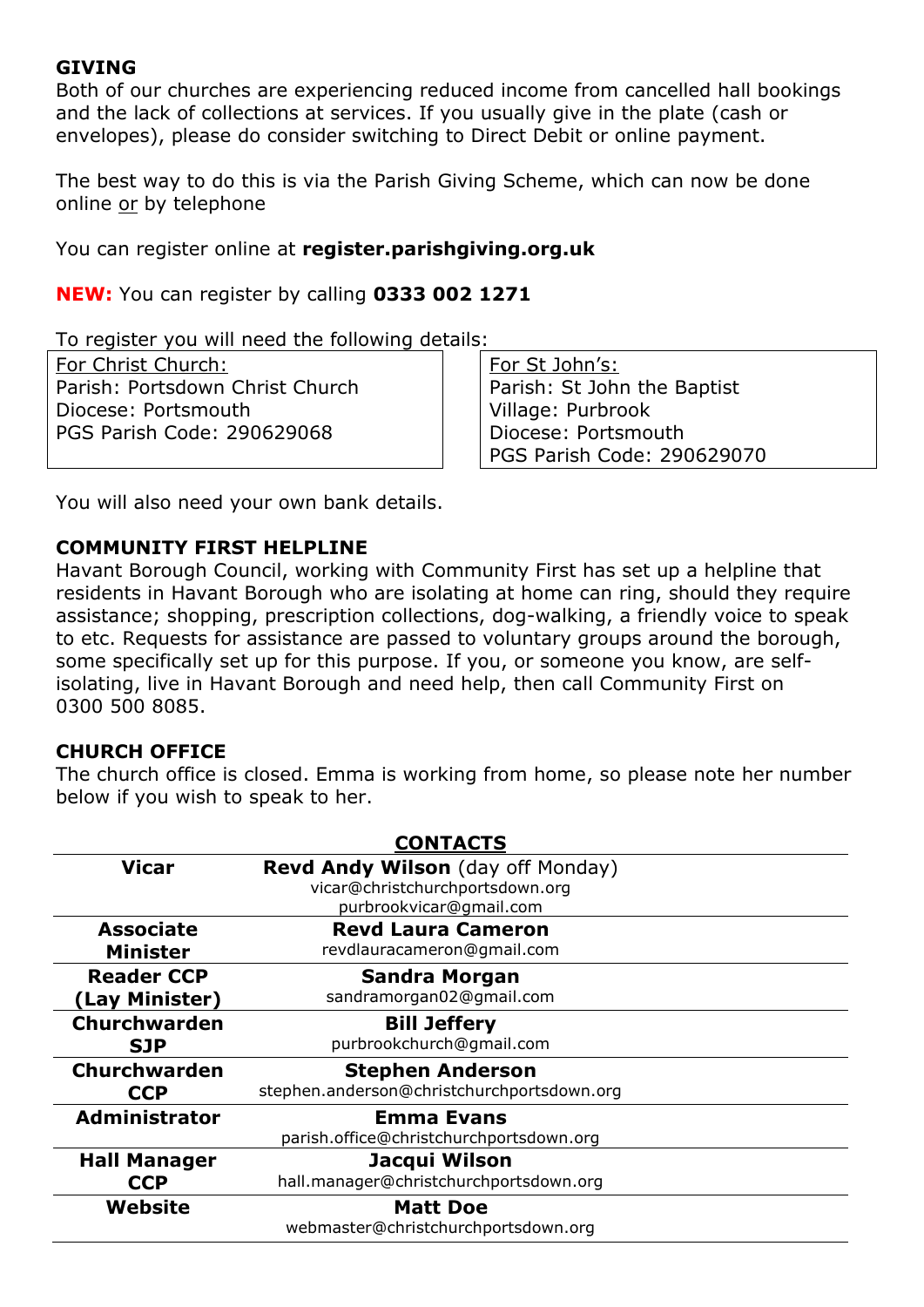# **Sunday 3 May 2020**

4th Sunday of Easter

#### **Collect**

Risen Christ, faithful shepherd of your Father's sheep: teach us to hear your voice and to follow your command, that all your people may be gathered into one flock, to the glory of God the Father.

# **Amen.**

#### **OLD TESTAMENT: Genesis 7:1-24**

**<sup>7</sup>**Then the Lord said to Noah, 'Go into the ark, you and all your household, for I have seen that you alone are righteous before me in this generation.  $2$  Take with you seven pairs of all clean animals, the male and its mate; and a pair of the animals that are not clean, the male and its mate;  $3$  and seven pairs of the birds of the air also, male and female, to keep their kind alive on the face of all the earth.  $4$  For in seven days I will send rain on the earth for forty days and forty nights; and every living thing that I have made I will blot out from the face of the ground.' <sup>5</sup> And Noah did all that the Lord had commanded him. <sup>6</sup> Noah was six hundred years old when the flood of waters came on the earth.  $7$  And Noah with his sons and his wife and his sons' wives went into the ark to escape the waters of the flood. <sup>8</sup> Of clean animals, and of animals that are not clean, and of birds, and of everything that creeps on the ground,  $9$  two and two, male and female, went into the ark with Noah, as God had commanded Noah.  $^{10}$  And after seven days the waters of the flood came on the earth.  $^{11}$  In the six-hundredth year of Noah's life, in the second month, on the seventeenth day of the month, on that day all the fountains of the great deep burst forth, and the windows of the heavens were opened.  $12$  The rain fell on the earth for forty days and forty nights.  $13$  On the very same day Noah with his sons, Shem and Ham and Japheth, and Noah's wife and the three wives of his sons, entered the ark,  $^{14}$  they and every wild animal of every kind, and all domestic animals of every kind, and every creeping thing that creeps on the earth, and every bird of every kind—every bird, every winged creature.  $15$  They went into the ark with Noah, two and two of all flesh in which there was the breath of life.  $16$  And those that entered, male and female of all flesh, went in as God had commanded him; and the Lord shut him in. <sup>17</sup> The flood continued for forty days on the earth; and the waters increased, and bore up the ark, and it rose high above the earth.  $^{18}$  The waters swelled and increased greatly on the earth; and the ark floated on the face of the waters. <sup>19</sup> The waters swelled so mightily on the earth that all the high mountains under the whole heaven were covered; <sup>20</sup> the waters swelled above the mountains, covering them fifteen cubits deep. <sup>21</sup> And all flesh died that moved on the earth, birds, domestic animals, wild animals, all swarming creatures that swarm on the earth, and all human beings; <sup>22</sup> everything on dry land in whose nostrils was the breath of life died.  $23$  He blotted out every living thing that was on the face of the ground, human beings and animals and creeping things and birds of the air; they were blotted out from the earth. Only Noah was left, and those that were with him in the ark. <sup>24</sup> And the waters swelled on the earth for one hundred and fifty days.